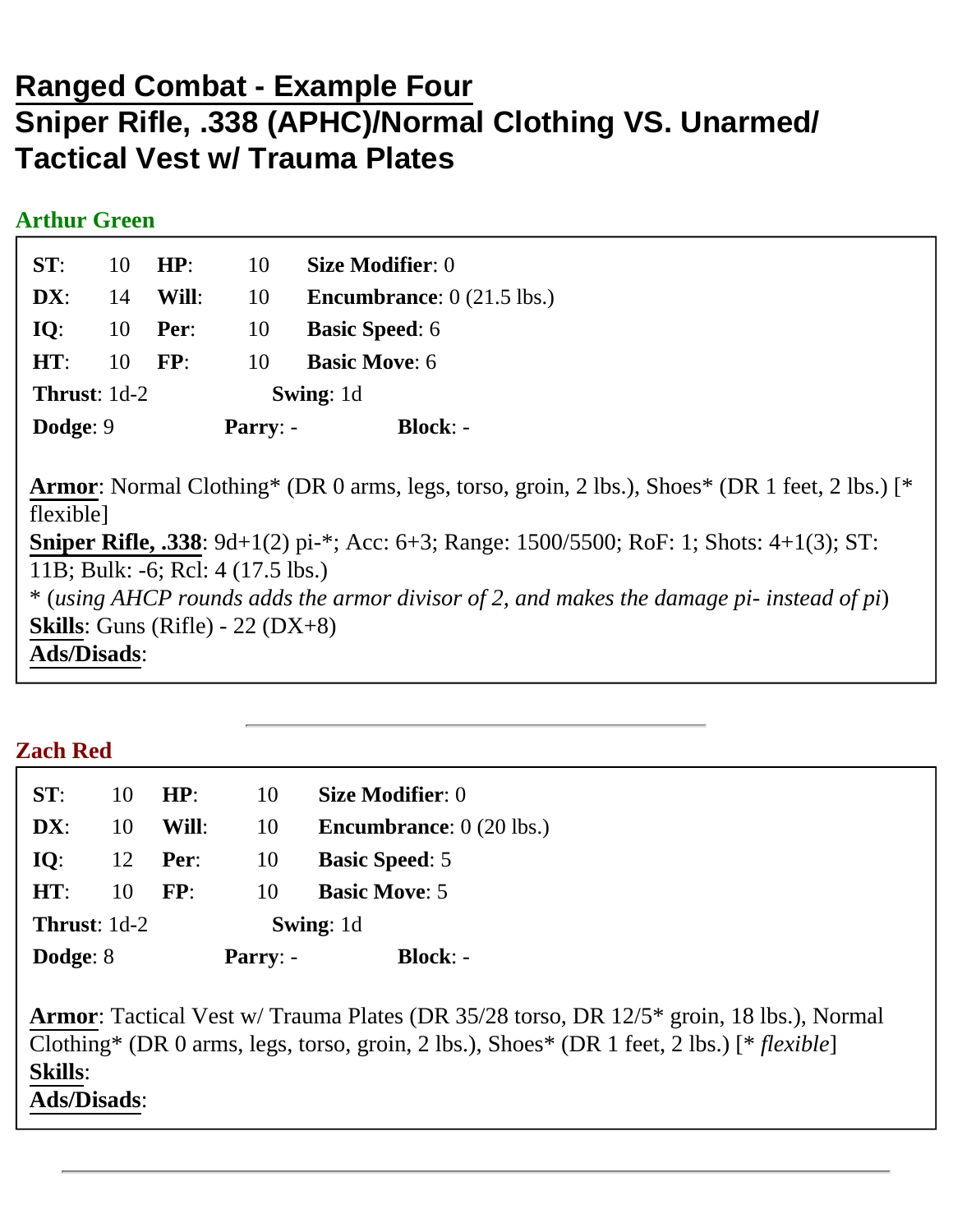This example is a variation of [Ranged Example Two](http://www.themook.net/rpg/examples/ranged/index.php?id=two) - instead of a successful headshot, Arthur will hit the torso instead. The only other change is that Arthur's sniper rifle is using Armor Piercing Hard Core (APHC) ammunition (B279) instead of standard rounds.

As before, Arthur Green has been hired to assassinate Zach Red, a paranoid criminal boss. Because of Zach's security precautions, Arthur decides his best chance of success is to lay in wait 500 yards from Zach's front door and try to shoot him as he walks to his car (which takes 4 seconds - say 10 yards from house to car).

As Zach will be unaware of the attack, he'll have no chance to take action until after the first shot. Arthur lays prone with his weapon Ready, and begins Aiming as soon as Zach leaves his house.

# **TURN ONE**

### **Arthur Green** HP: 10 **Maneuver**: Aim (*Zach*)

The weapon's Accuracy is "6+3", meaning the weapon itself has an Accuracy of "6", and the scope gives an additional "+3" after aiming for an equal number of turns (B412).

This turn of Aim gives a total bonus of +6 (for the weapon itself, no scope bonus yet).

## **TURN TWO**

**Arthur Green** HP: 10 **Maneuver**: Aim (*Zach*)

This turn of Aim gives an additional bonus of  $+1$  for continued Aiming.

### **TURN THREE**

**Arthur Green** HP: 10 **Maneuver**: Aim (*Zach*)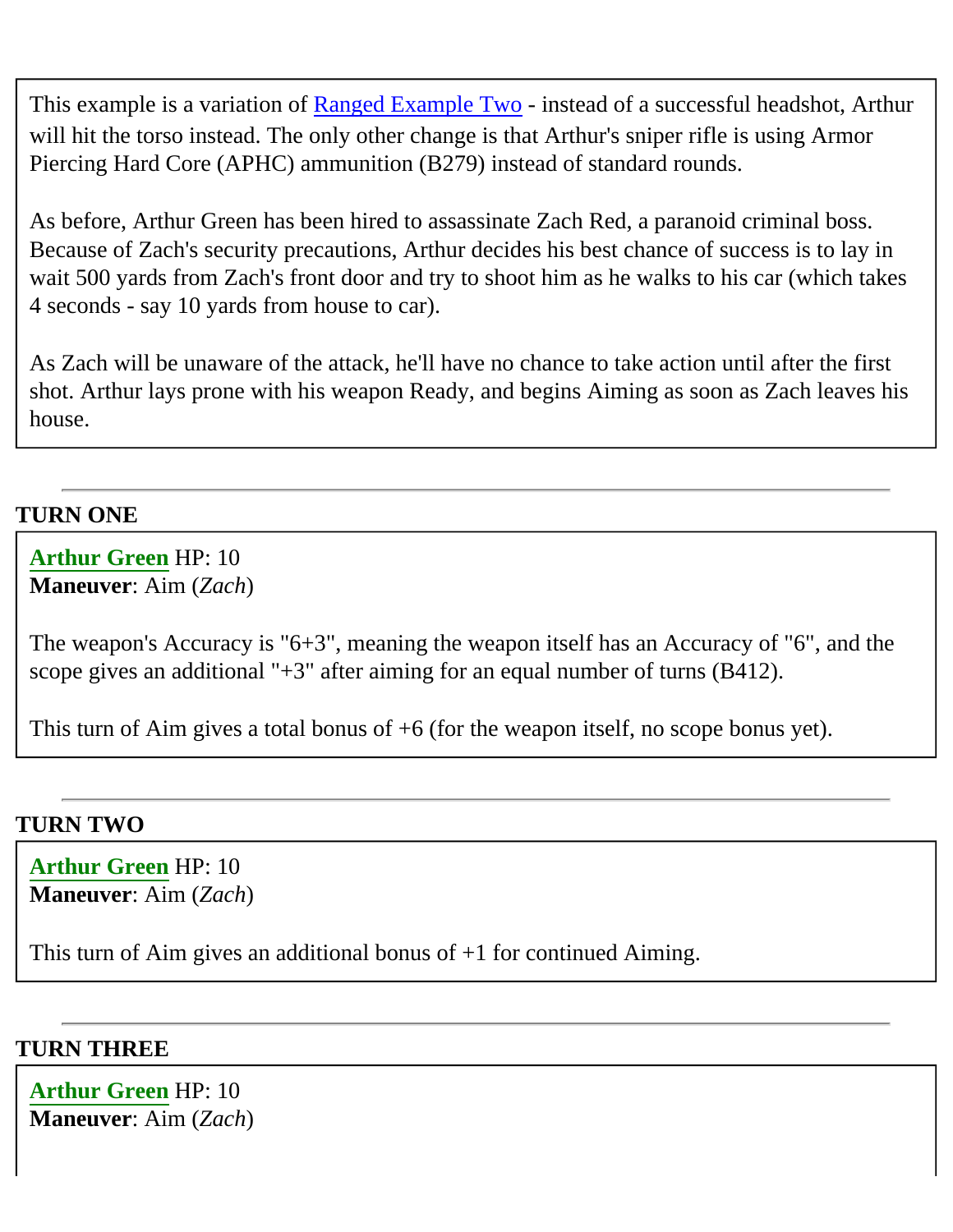This turn of Aim gives an additional bonus of  $+1$  for continued Aiming and  $+3$  for the scope.

#### **TURN FOUR**

**Arthur Green** HP: 10

**Maneuver**: All-Out Attack (Determined), Hit Location: Skull (*Zach*)

Arthur rolls 3d6 against his effective Guns (Rifle) skill of 14 (+1 for All-Out Attack (Determined), +1 for bracing, +9 for Accuracy (weapon and scope of "6+3" combined), +2 for Aiming (3 seconds), -7 for Hit Location: Skull, -14 for 500 yards range) and gets 15, a miss by one.

An attack to Hit Location: Skull that misses by one hits the Torso instead, so this is a successful hit to the Torso (as Zach gets no defense). Arthur rolls 9d+1 for damage and gets a total of 32.

#### **Zach Red** HP: 3, Shock: -4

32 points of pi- basic damage to the Torso - 17 DR (DR is divided by the Armor Divisor of 2) leaves 15 points of penetrating damage. 15 points x the 0.5 wounding modifier for pi- damage  $= 7.5$  points of damage, rounded down to 7. Zach's HP are reduced to 3, and he has a shock penalty of -4.

**Zach Red** HP: 3, Shock: -4 **Maneuver**: Move

Though he may be safer hiding behind his car, Zach doesn't know how many shooters are out there trying to kill him, so he decides to make a mad dash back to the house - he moves 5 yards towards the front door, and is then 5 yards away.

#### **TURN FIVE**

**Arthur Green** HP: 10

**Maneuver**: All-Out Attack (Determined), Hit Location: Random (*Zach*)

Arthur rolls 3d6 against his effective Guns (Rifle) skill of 10 (+1 for All-Out Attack (Determined), +1 for bracing, -14 for 500 yards range) and gets 10 - a possible hit.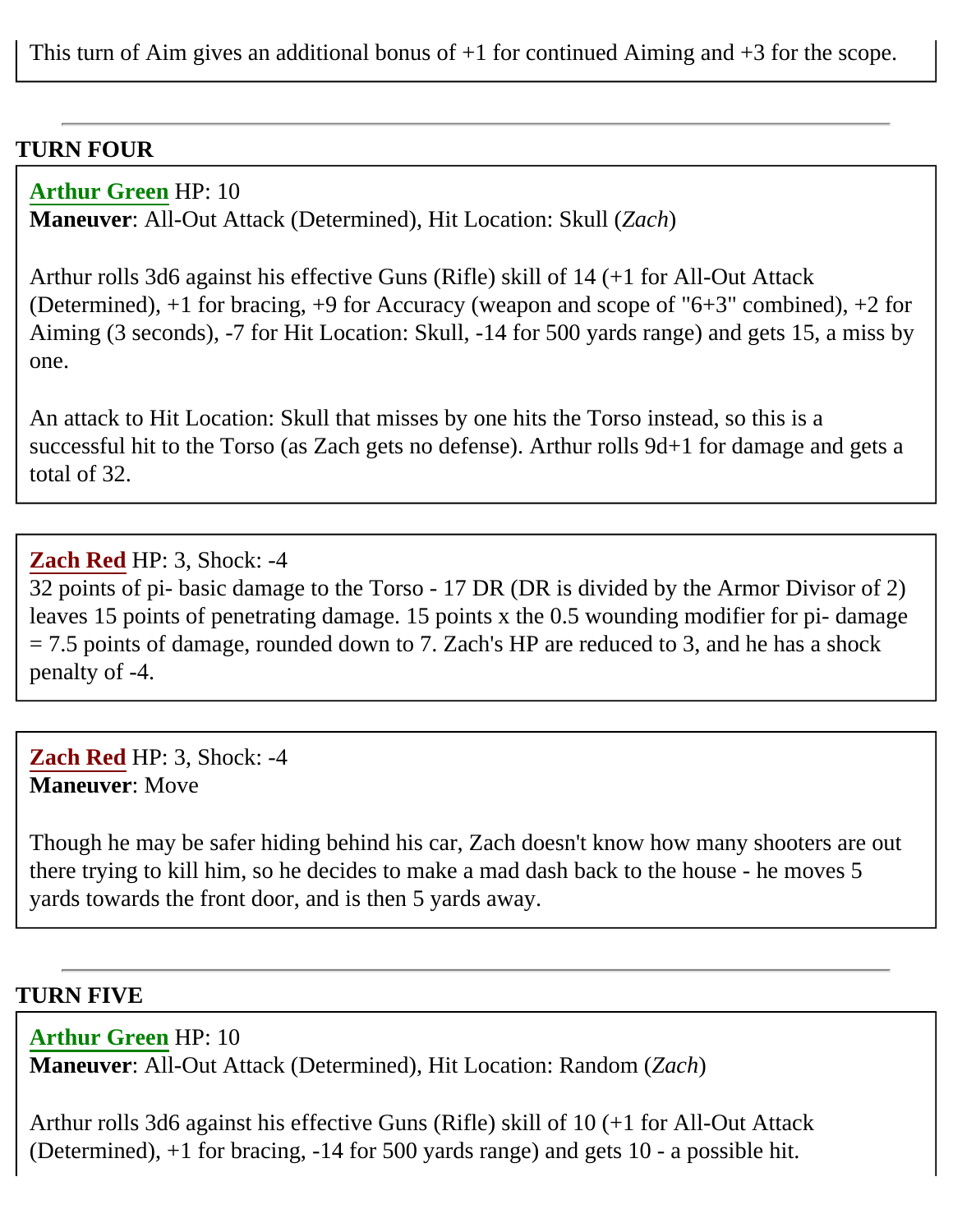# **Zach Red** HP: 3, FP: 9, Shock: -4

Opts to spend 1 FP to choose Feverish Defense. Rolls 3d6 against his effective Dodge of 10 (+2 for Feverish Defense) and gets 12 - he fails to Dodge.

# **Arthur Green** HP: 10

Opted to strike at "whatever target presents itself" (B400), rolls 3d6 and gets 6, a hit to the Right Leg. Rolls 9d+1 for damage and gets a total of 36.

## **Zach Red** HP: -3, FP: 9, Shock: -4

36 points of pi- basic damage to the Leg - 0 DR leaves 36 points of penetrating damage. 36 points x the 0.5 wounding modifier for pi- damage  $= 18$  points of damage. The leg is crippled, though damage over 6 is ignored (the minimum amount needed to cripple, HP/2, B399). Zach's HP are reduced to -3 and he again has a shock penalty of -4.

Zach's Right Leg is now Crippled - he falls down Prone, and temporarily has the Lame (Missing Legs) disadvantage (B141), giving -6 to any skill that requires the use of his legs and reducing his Basic Move to 2 - his Dodge is now 5 (Dodge is Basic Move +3).

As "any crippling injury is also a major wound", Zach must check for Knockdown and Stunning (B420). He rolls 3d6 against his HT of 10 and gets 12 - he is now suffering from Stun.

**Zach Red** HP: -3, FP: 9, Shock: -4 **Maneuver**: Do Nothing (*Stun*)

As he is below 0 HP, Zach rolls 3d6 against his HT of 10 to avoid falling unconscious and succeeds with a 7 - he does not fall unconscious. He then rolls 3d6 against his HT of 10 to recover from Stun and gets 10 - he may act normally on his next turn.

### **TURN SIX**

#### **Arthur Green** HP: 10

**Maneuver**: All-Out Attack (Determined), Hit Location: Random (*Zach*)

Arthur rolls 3d6 against his effective Guns (Rifle) skill of 12 (+1 for All-Out Attack (Determined), +1 for bracing, -14 for 500 yards range) and gets 11 - a possible hit.